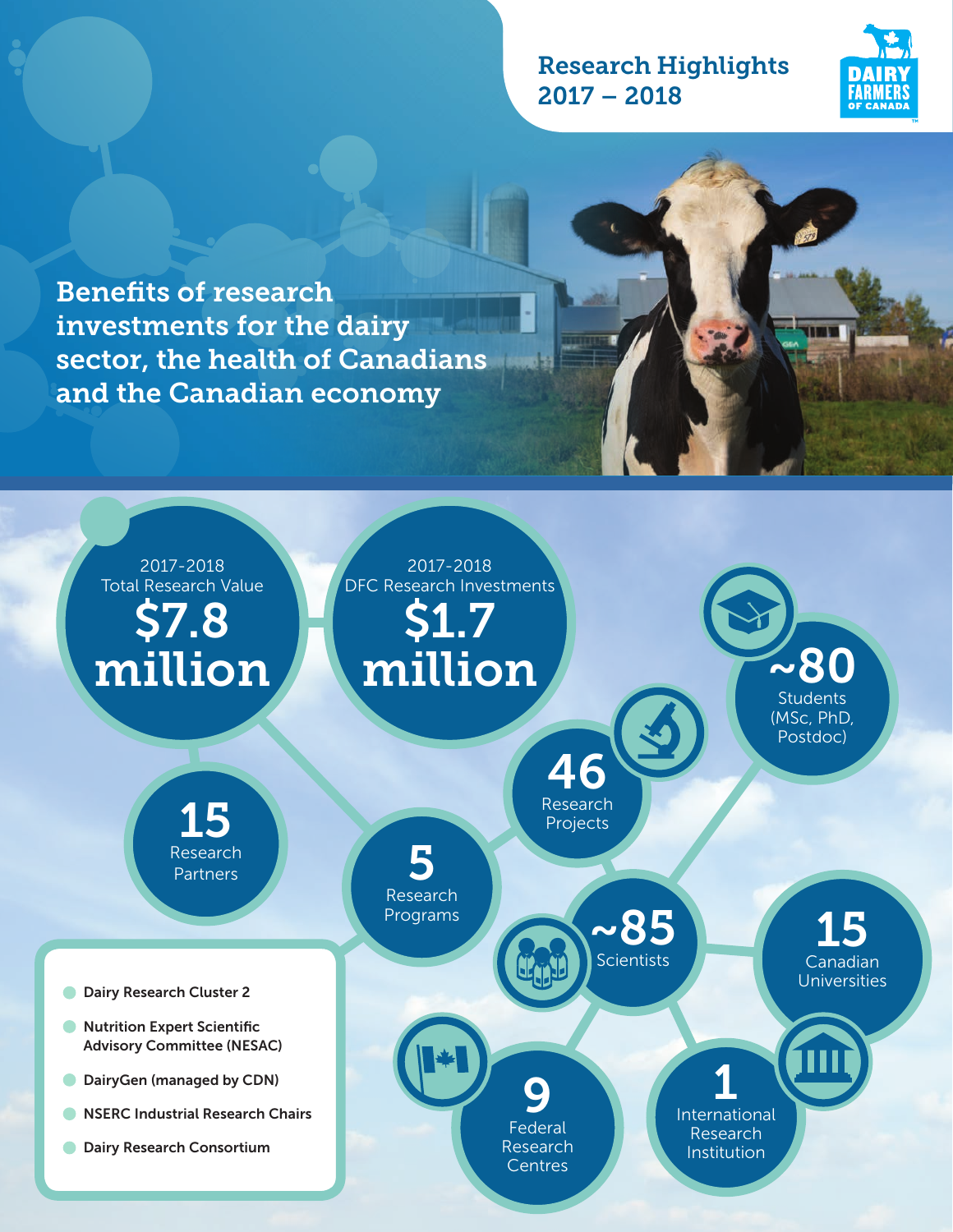# Rapid advances in genetics and genomics research produce tools for farm profitability

- Canadian dairy farmers have immediate access to more accurate national genomic evaluations produced by the Canadian Dairy Network (CDN), providing them with information to select the best bulls and cows for their dairy operations.
- Two powerful tools were developed for dairy farmers to help improve hoof health in Canadian herds: the genomic evaluation for digital dermatitis was launched by CDN in December 2017 and a new management report through Canadian DHI will soon be available for farmers to better manage hoof health.
- A team of Canadian geneticists are using genomics to develop an index farmers can use to select animals that are the most efficient at digesting their feed and the lowest methane emitters.
- New knowledge from research is now laying the groundwork to build on the use of mid-infrared spectroscopy (MIR) and MIR spectral data in the dairy industry to predict fatty acids in genetic selection and as a new indicator trait for other novel traits in development.
- A new reference database of more than 10,000 cows from herds with high quality phenotypes for fertility, survival, health, other key traits, and novel trait phenotypes such as immune response, hoof health, feed efficiency and related traits, and milk spectral data is being used to advance research and development by CDN and the dairy industry in general.



## Canadian dairy farms leading the herd in sustainability

- An award-winning Canadian scientist and her team has better balanced the protein formula used to feed dairy cattle. When implemented in dairy rations, estimates are that Canada can cut its nitrogen emissions by 17,000 tonnes a year and Canadian farms will save \$77.5 million annually.
- Predictions of the effects of alternative feeding strategies on dairy farm GHG emissions were improved, including the identification of key milk fatty acids to predict on farm enteric methane emissions from individual dairy cows.
- A new methane emission factor calculated by a team of scientists demonstrated that Canadian dairy cows emit less  $CH<sub>4</sub>$  than reported in the National GHG inventories. The new factor of 5.79% of  $CH<sub>4</sub>$  energy losses compared to the default factor of 6.5% used by the Intergovernmental Panel on Climate Change, will be the basis for the 2019 National Inventories for the calculation of enteric methane emissions from dairy cows in Canada.
- A dynamic online tool called Dairy Farms + linked with the Canadian DHI database enables Canadian dairy farmers to voluntarily measure and track their farm's environmental footprint, act and apply Best Management Practices to reduce the farm's environmental footprint, meet sustainability goals and evaluate continuous improvement over time.
- Research results can be immediately applied to reduce the water footprint and environmental nutrient loading of dairy farms and provide tools and new knowledge to evaluate and reduce water use and nutrient outflows on any Canadian dairy operation.
- A new web-based decision support tool on the Agrométéo Québec platform was developed and is being tested to help forage producers make informed decisions on the optimal time of cutting timothy forage given its digestibility and yield under climatic conditions.